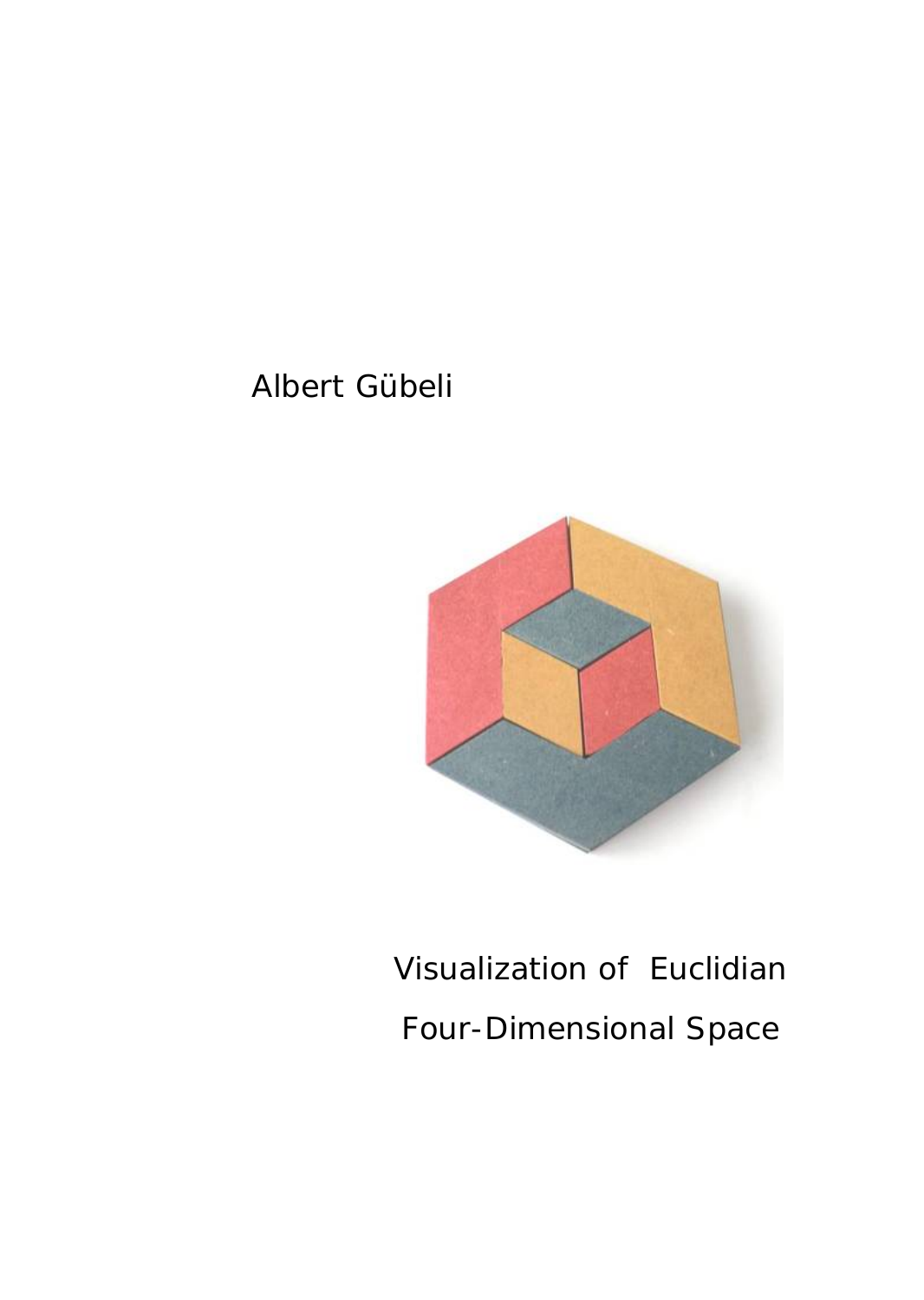I wish to thank Hansjörg Illi for suggestions and corrections of the content and Trudi Richner for corrections of the English text.

Visualization of Euclidian Four-Dimensional Space by Albert Gübeli © 2009 albinegri Schriftenreihe Nr.5e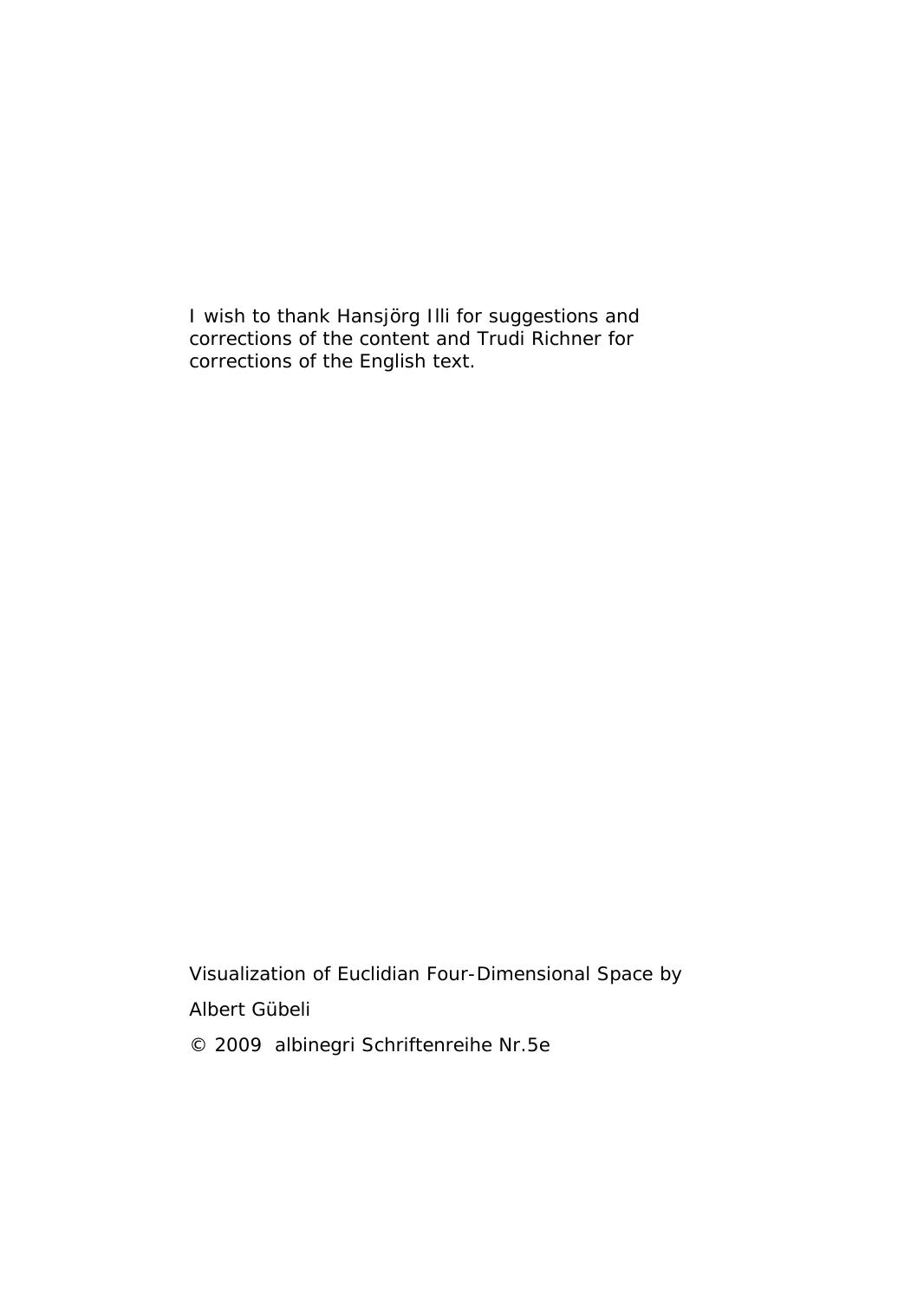## **Contents**

| Introduction                                                   | 4  |
|----------------------------------------------------------------|----|
| The 3-dimensional space                                        | 4  |
| The 4-dimensional space                                        | 6  |
| Development of puzzles with<br>simultaneously forced mechanism | 13 |
| My conclusions                                                 | 15 |
| HEX LÉON                                                       | 16 |
| RHOMBO LÉON                                                    | 18 |
| Bibliography                                                   | 20 |
| Buyer's source                                                 | 20 |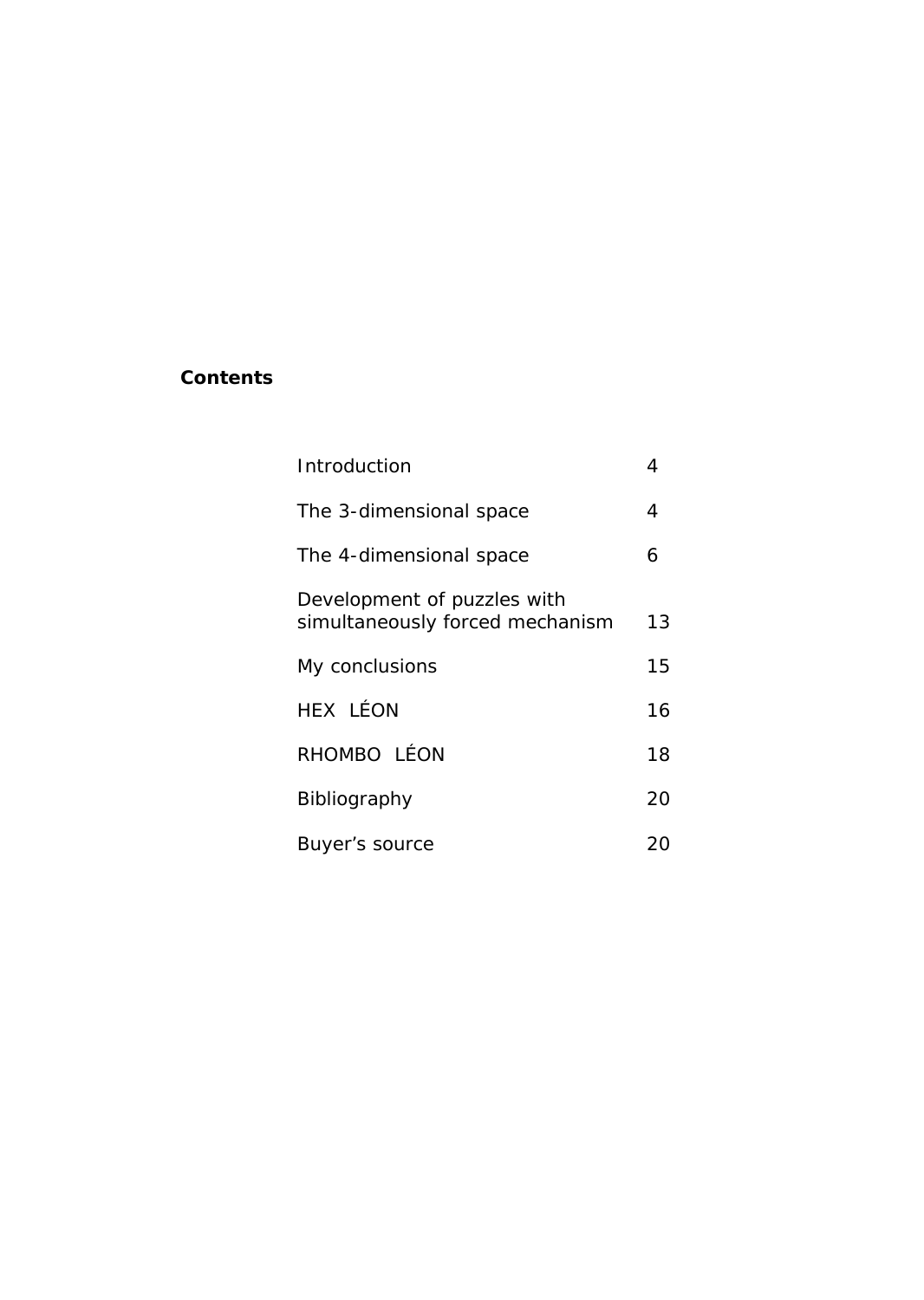#### **Introduction**

In flatland (1) the world was described in the plane with its problems. But with our spatial perception these problems suddenly move away.

In the literature (2-4) there are always hints given as to how our limited spatial perception could be, from the view of higher beings.

Under the concept of dimension I understand the original meaning of *Dimensio,* spatial measurements in different (or all possible) directions.

**The 3-dimensional space**

Figure 1 left, shows the well known 3-dimension space, Figure 1 right, shows the whole space in 6 directions *x, -x, y, -y, z, -z* which defines eight 3-dimensional cells. The diagonal opposite cells have no common faces.

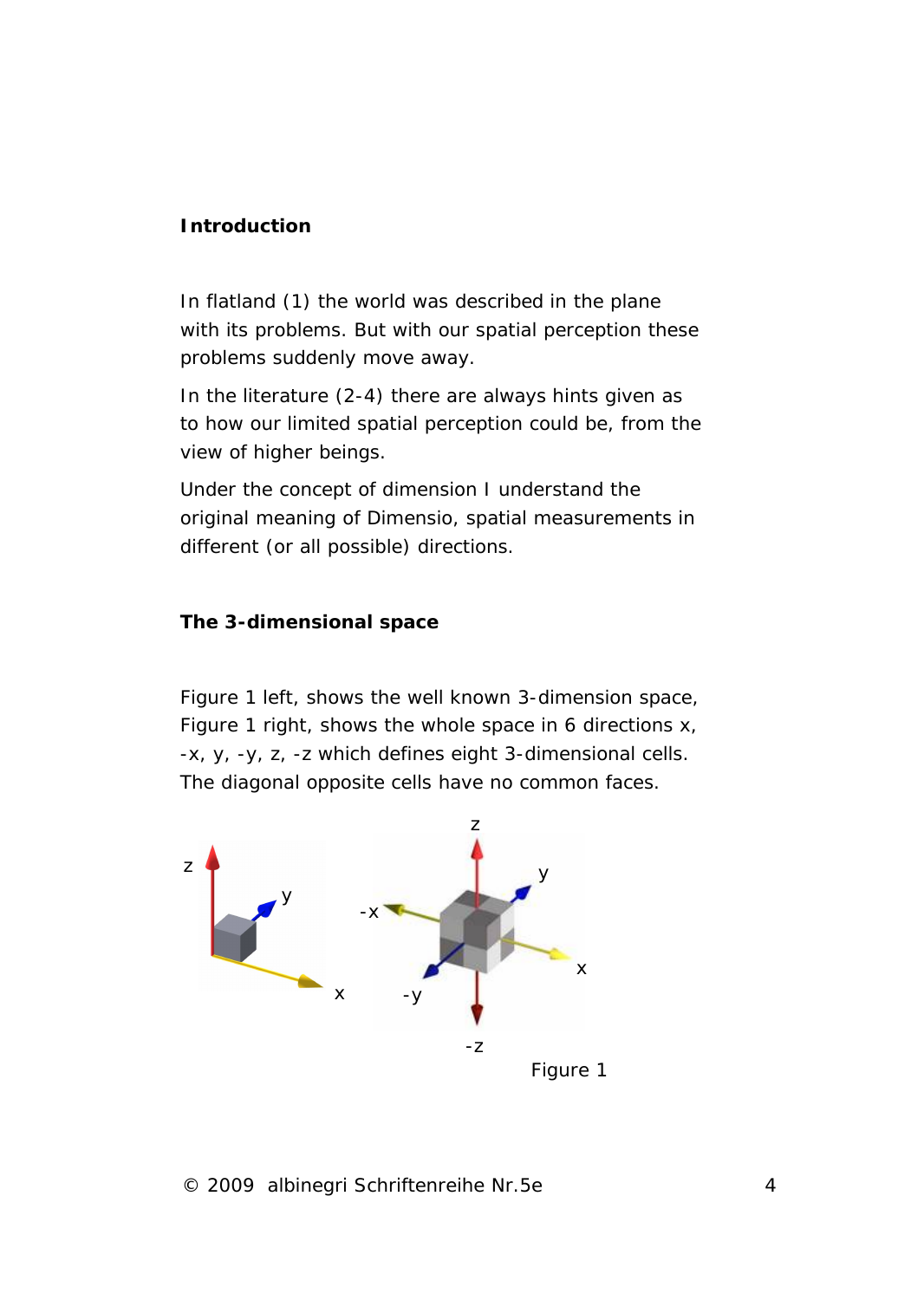Figure 2 shows two objects (half of one cube) in two 3 dimensional cells, one with only positive directions and the other with the same values but negative directions. The objects are not identical, but by surprise chiral (enantiomorphs). I name them left and right handed. One left and one right handed half part can not be put together to form one cube.

Conclusion, with 6 directions, the whole space around one centre splits in to 4 right handed and 4 left handed cells. The whole space cannot be described with 8 right or 8 left handed cells.

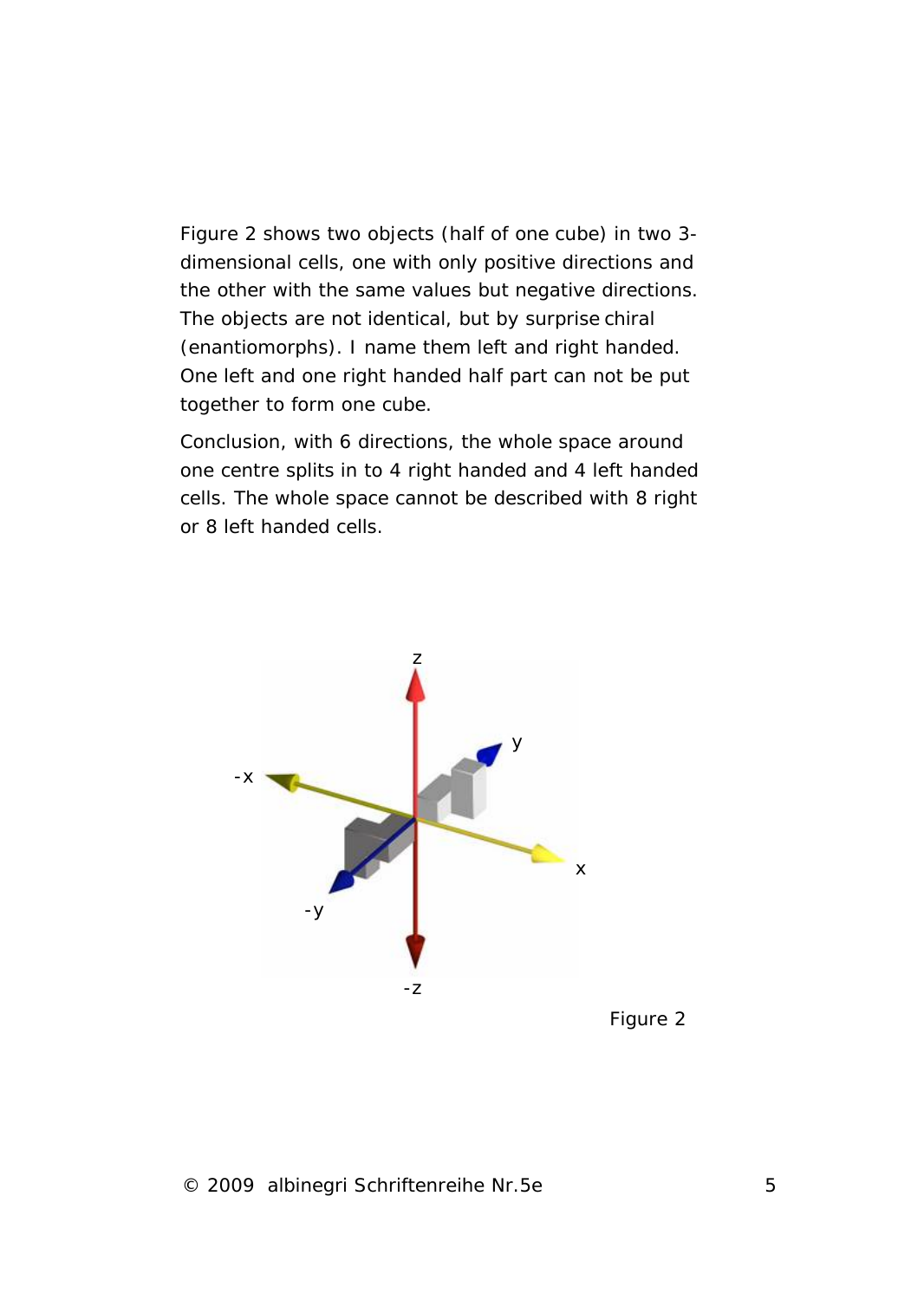### **The 4-dimensional space**

With figures I would like to introduce you to the 4 dimensional space with angles between the directions from 109.47122°. Figure 3 shows how the angles are created by shear (1 unit) of the deformable square (3x3 units).



Figure 3

Figure 4 shows the representation of the 4-dimensional space from front and back with 4 coordinates, each with 5 units. Four 3-dimensional rhombohedron cells, green, red, blue and yellow build the 4-dimensional space, the Rhombic Dodecahedron (5, 7).

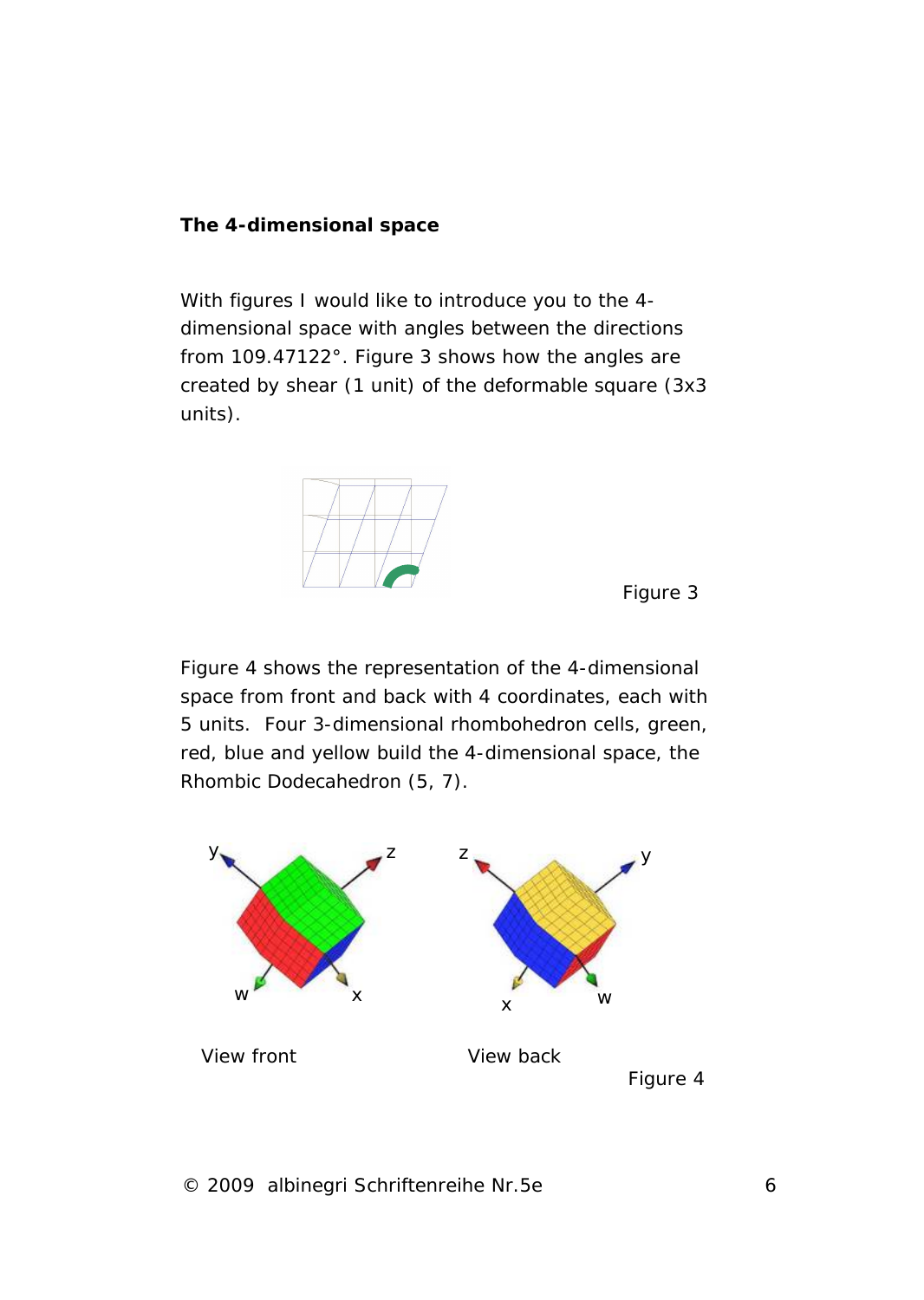The red rhombohedron cell is defined by the directions *x, y, w,* the green cell by *x, y, z,* the yellow cell by *y, z, w* and the blue cell by *x, z, w*.

Each of the four 3-dimensional rhombohedron cells has one plane common with the other three without any chirality.

The whole space around the centre can be described with four directions (coordinates); the chirality does not play any role.

We will draw now the four Rhombohedron cells with negative units which are opposite and chiral to the cells with positive units.

Figure 6 shows the eight 3-dimensional rhombohedron cells on the left the four with positive units and on the right the four with negative units, depending on the definition.



Figure 6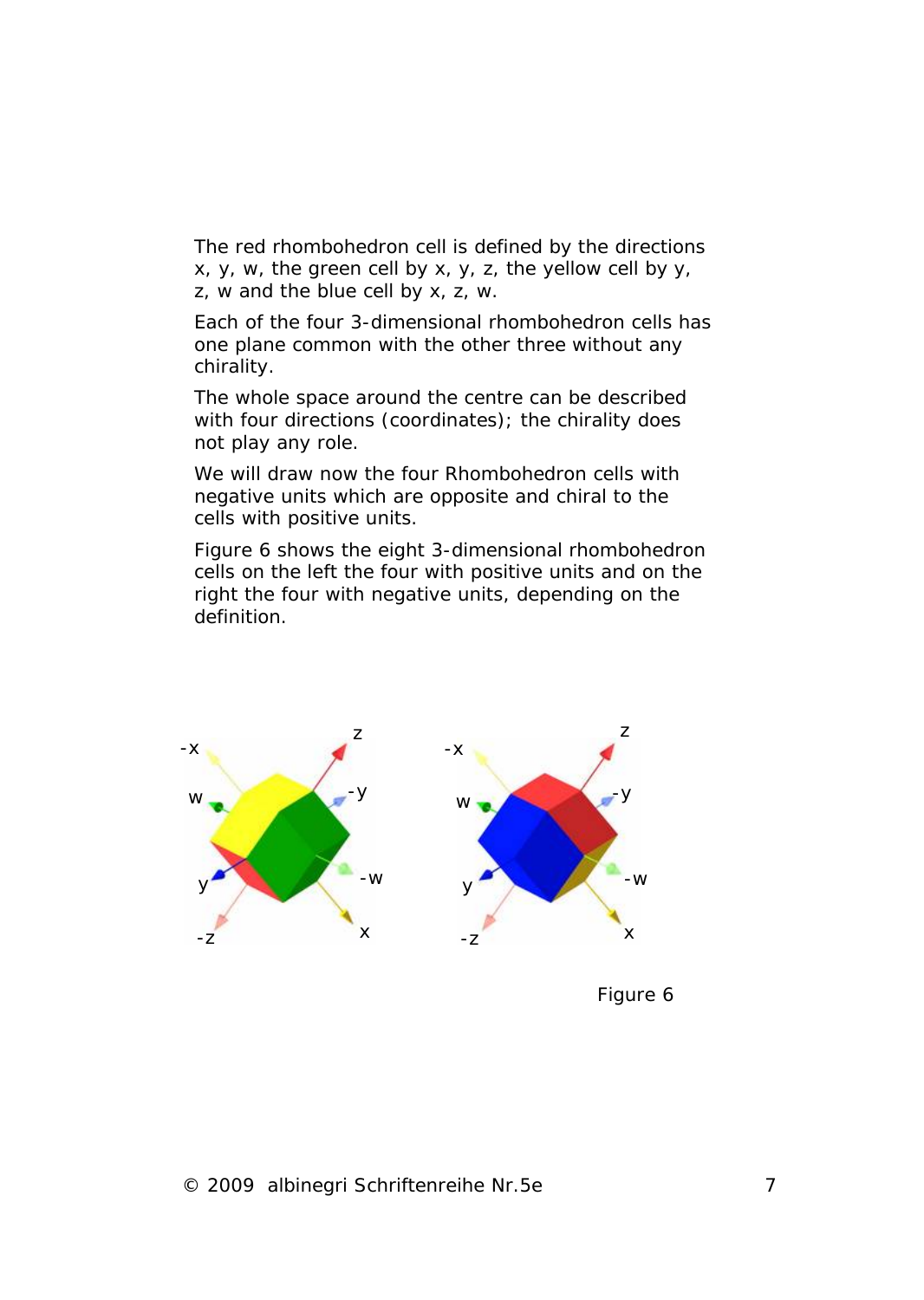The four opposite 3-dimensional Rhombohedron cells with negative units have no common plane with the four 3-dimensional Rhombohedron cells with positive units and form together two identical Rhombic Dodecahedrons, one with positive units and one with negative units.

In the two Rhombic Dodecahedrons with positive and negative units, the chirality of the parts change.

Figure 7 shows one left handed part (yellow) in the 3-dimensional Rhombohedron *w, y, z* with positive units and one right handed part with the same units but negative *-w, -y, -z* (yellow transparent).



Figure 7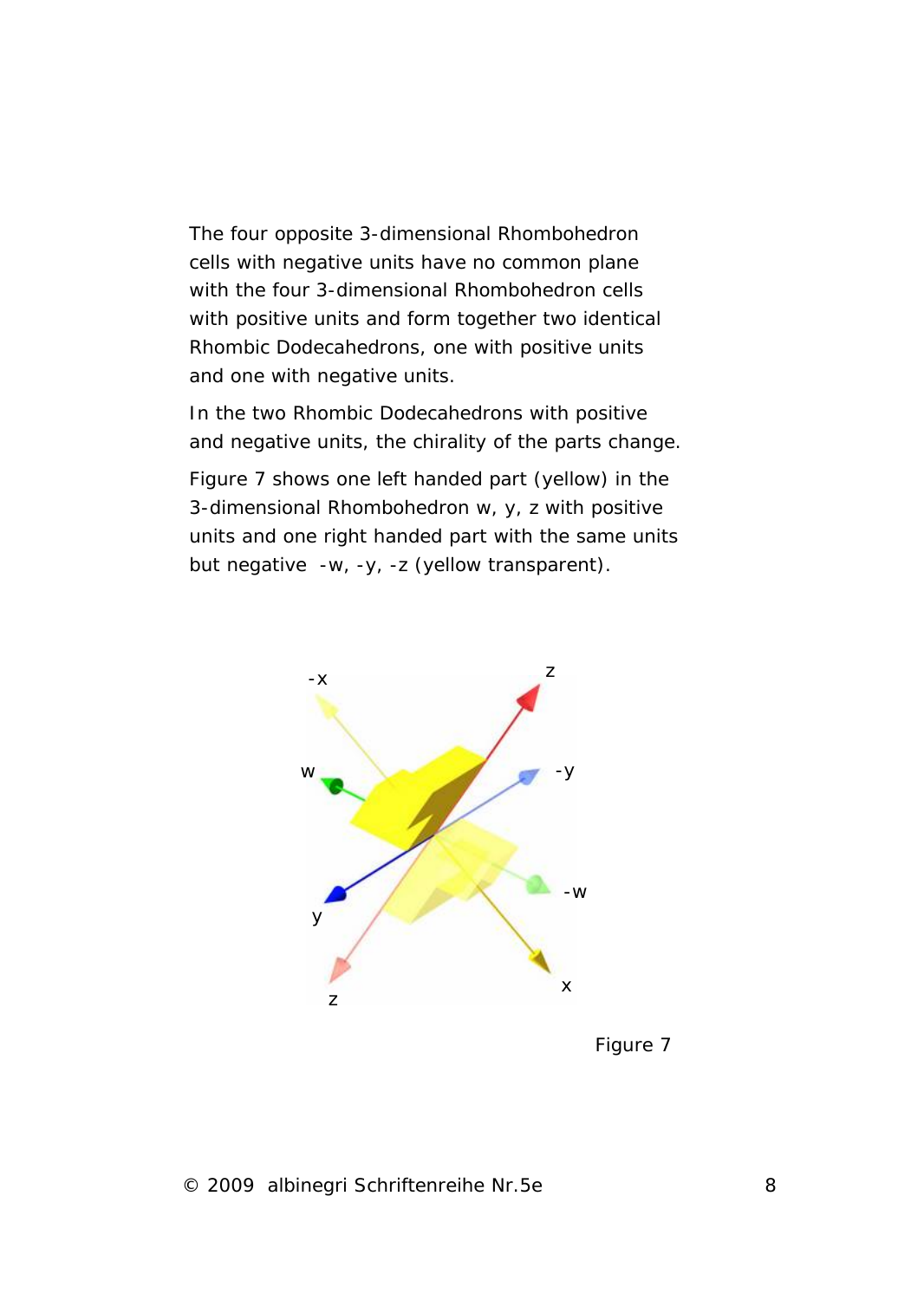But contrary to the 3-dimensional space the 4 dimensional space defines the whole space around the centre, one with positive units and one with negative units; in other words, the 4-dimensional space is homogeneous.

It follows, that the 4 dimensional spaces is defined by two chirality Rhombic Dodecahedrons of the same value.

Figure 8 shows the positive 4-dimensional space with 5 units per coordinate.



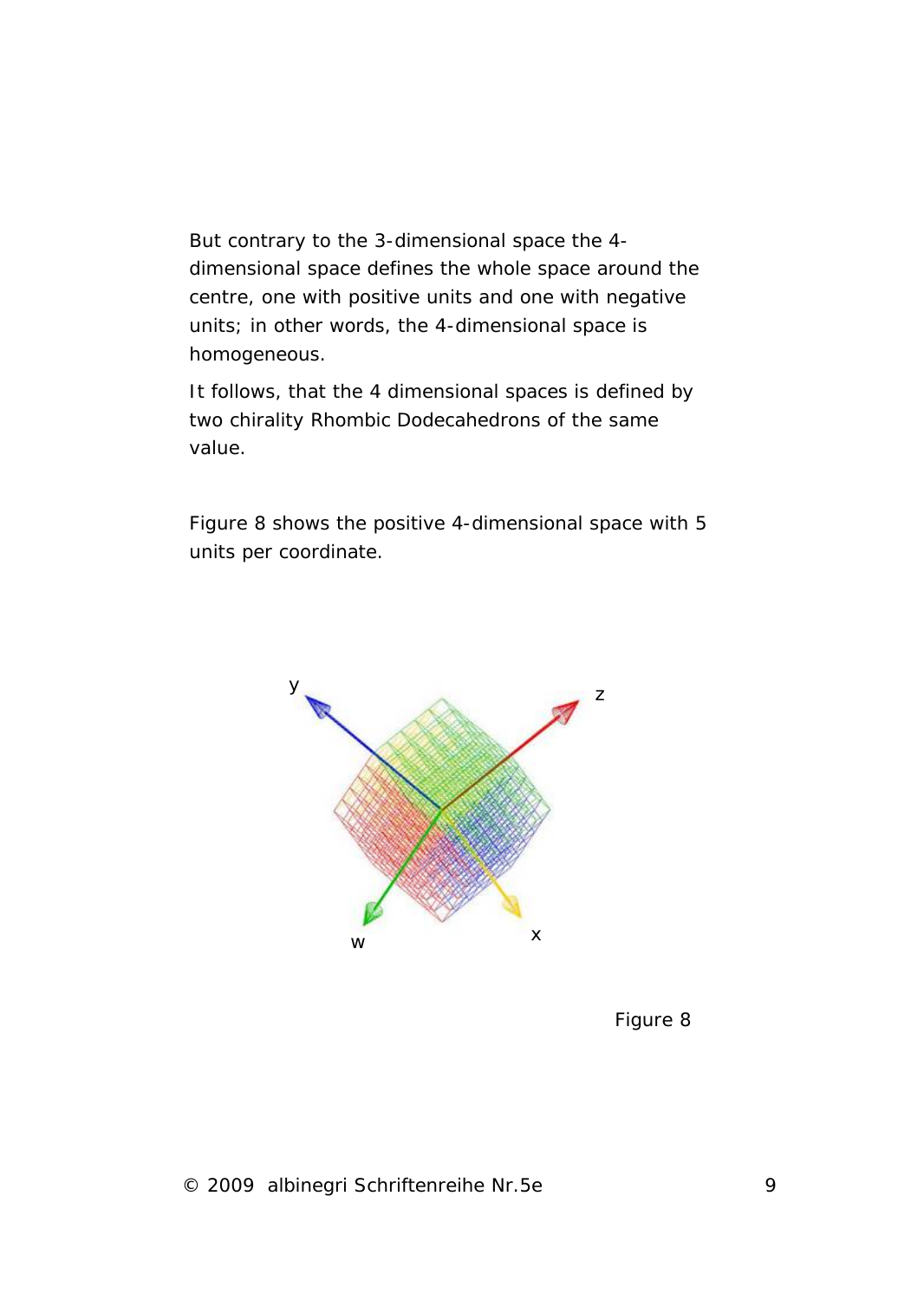We are looking at the 4-dimensional graph with 5 units in each direction from different angles. At first we are looking in the direction from one coordinate *w* as example, see Figure 9, and we get the well known Isometric graph.

**First conclusion: For the illustration of unlimited plane you need at least 3 directions.**



We are looking at the 4-dimensional graph with 5 units in each direction from a bisector of two directions as example x/w or y/z (see Figure 10) and we get the well known coordinate graph.

**Second conclusion: For the illustration of unlimited space (without negative units) you need at least four directions.**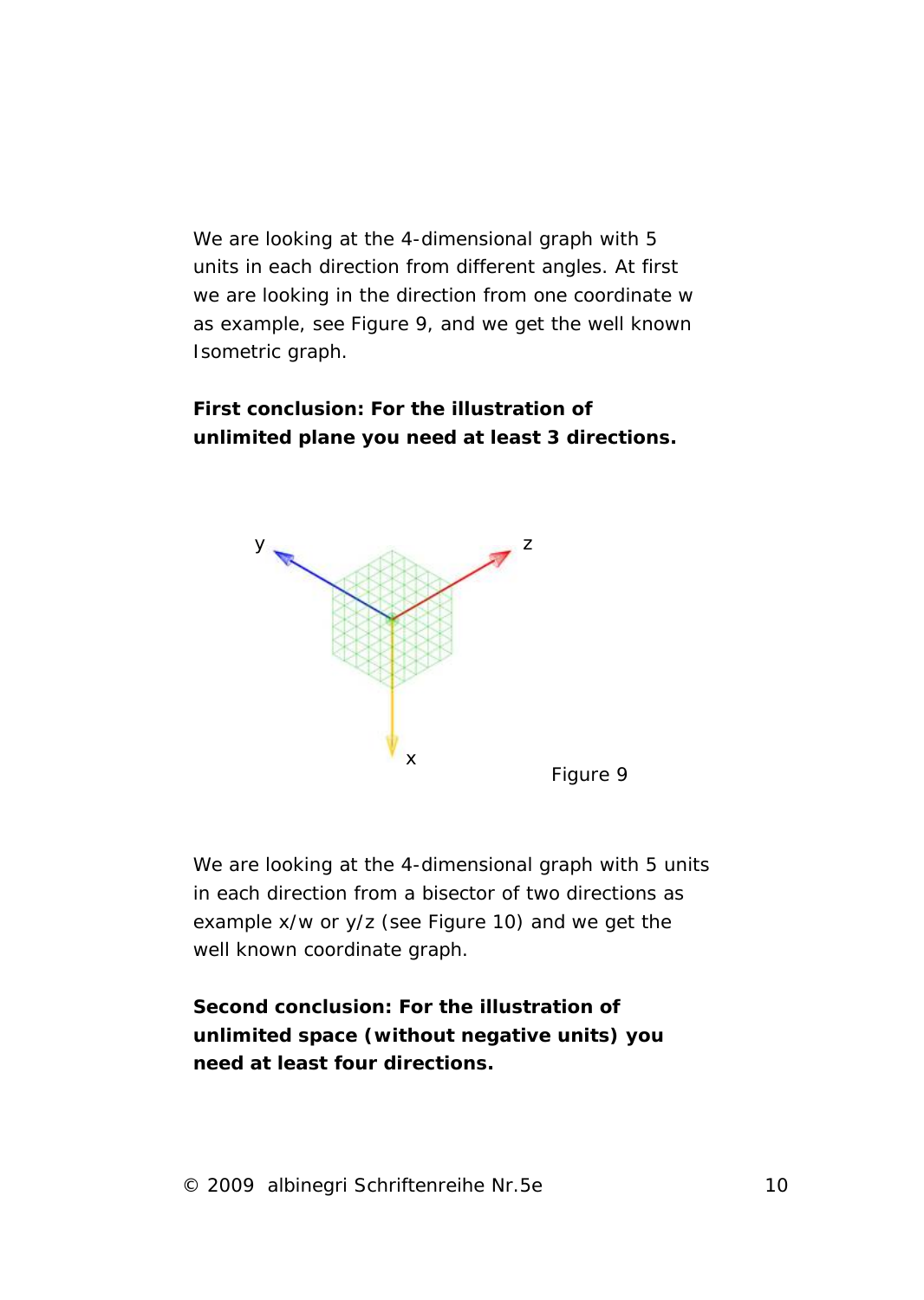





and top

How looks the convex 3-dimensional body with the above views?

© 2009 albinegri Schriftenreihe Nr.5e 11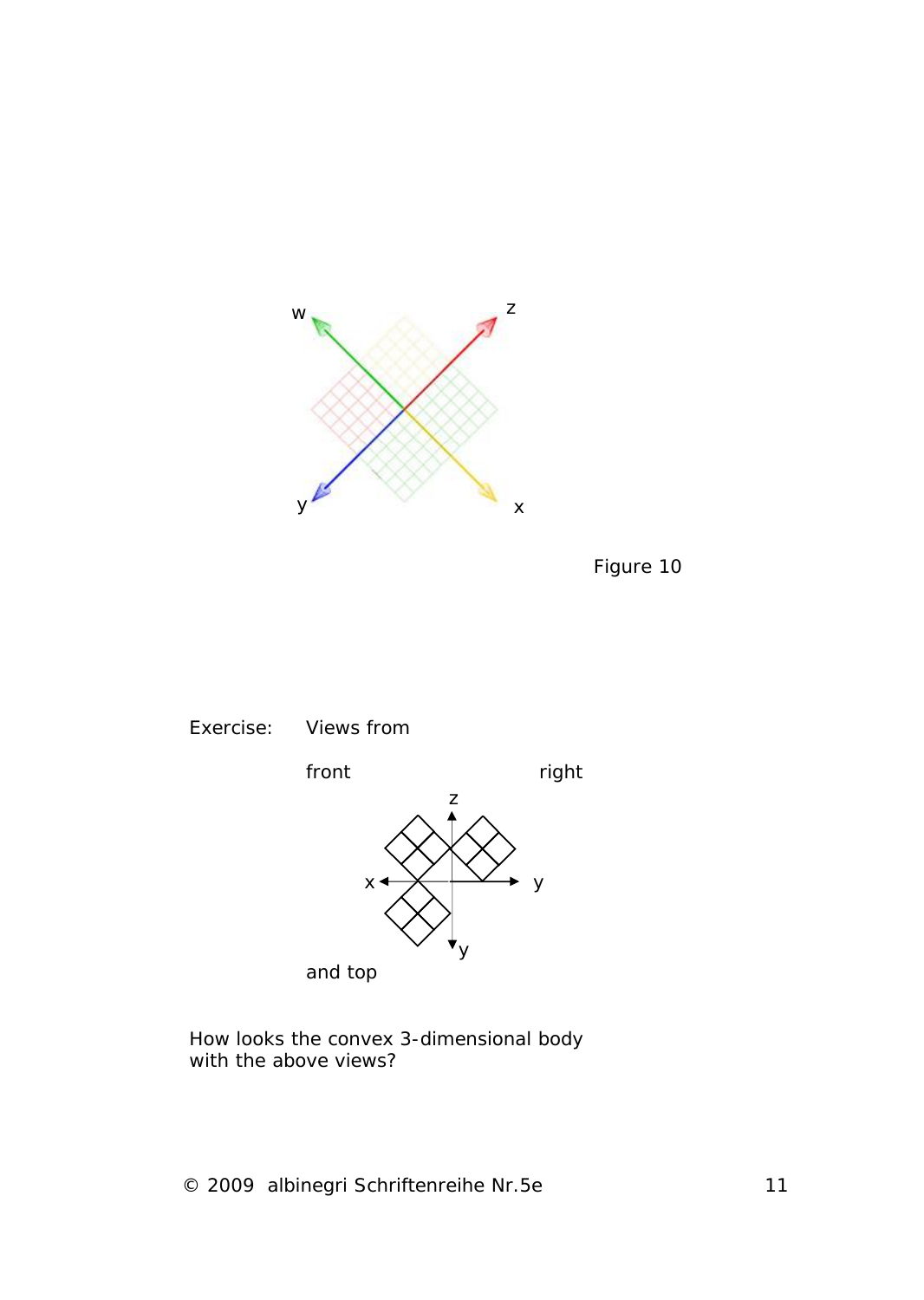It could not be a big surprise, that as solution we find the Rhombic Dodecahedron. Figure 11 represents with three squares (light grey) the 3-dimensional space as we have learned.

The projected shadows (grey) in the direction of the 3 coordinates x, y, z shows the Rhombic Dodecahedron from front, right and top.



Figure 11

Now we have worked out all the necessary background for explaining my experience with the development of simultaneously forced mechanism for my puzzles.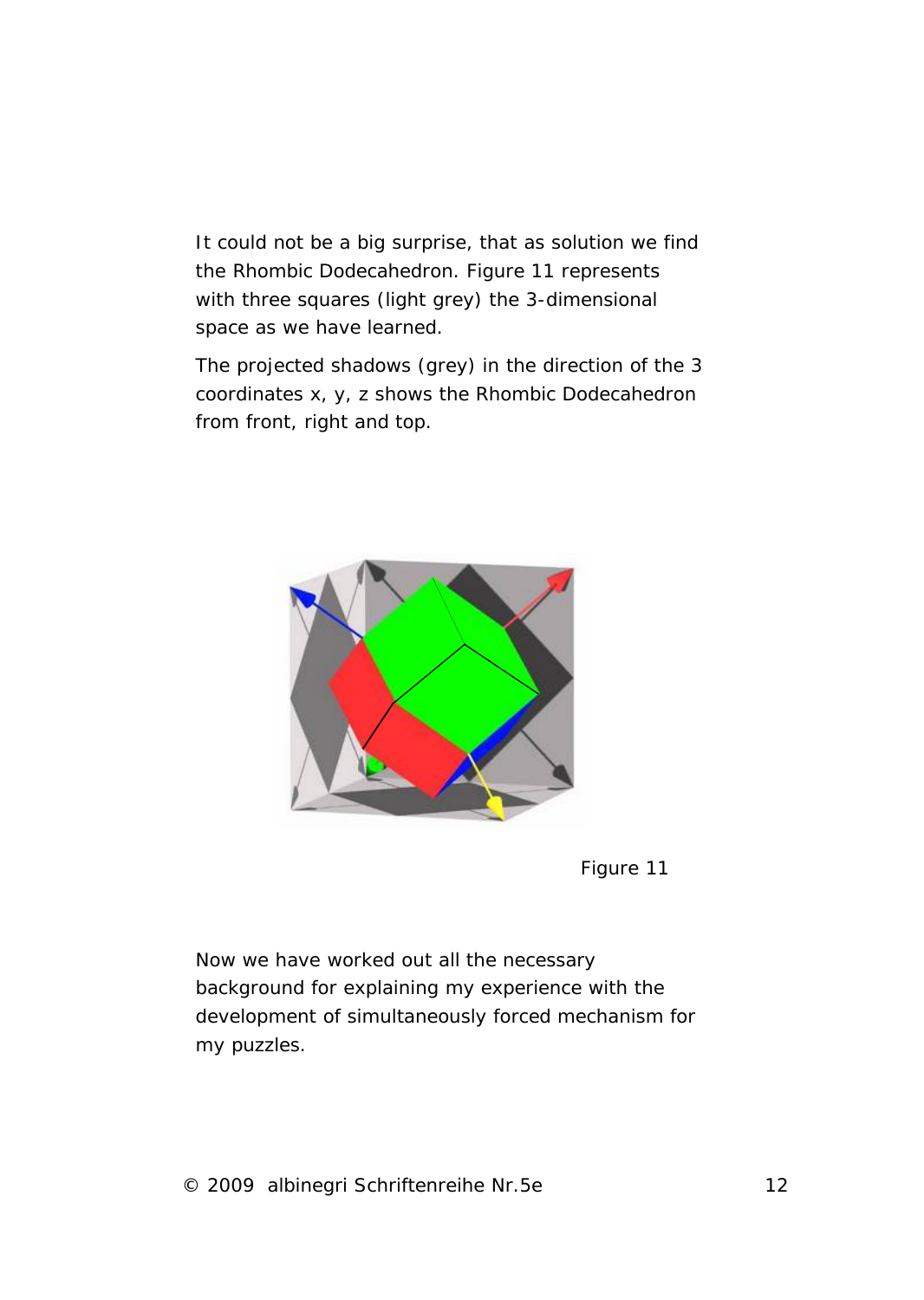**Development of puzzles with simultaneously forced mechanism** 

In my work, I have taken the habitats to move for the development of simultaneously forced mechanism between plane, 3-dimensional space and the 4 dimensional space.

This led me to interesting conclusions. In the plane it needs **just 3 identically parts** to create one simultaneously forced mechanism.

Figure 12 shows one carried out from unlimited possibilities. A set of variations is presented by the following puzzle HEX LÉON (8).



Figure 12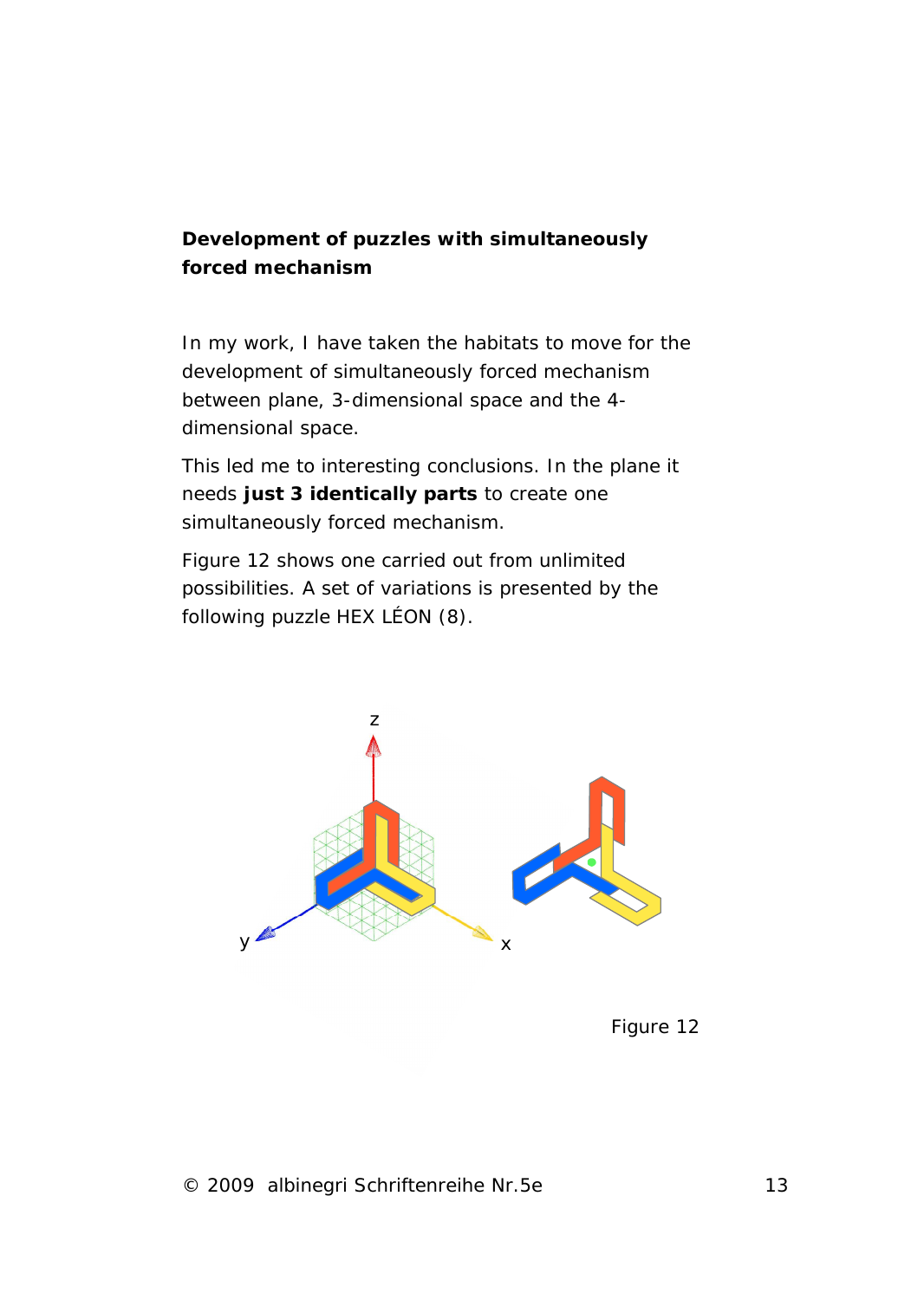In the coordinate graph the linear simultaneously forced mechanism exits only in two directions (6), see Figure 13.



I have specially drawn the mechanism on the representation of 4-dimensional graph with 5 units, Figure 9.

Now there happens a big surprise. If you transform this mechanism in to the 4-dimensional space (Figure 13), the mechanism is functioning with just

**two left- and two right handed identical parts**.

The left handed part fits into the right handed part and vice versa.

It does not exist with four identical parts a simultaneously forced mechanism in space.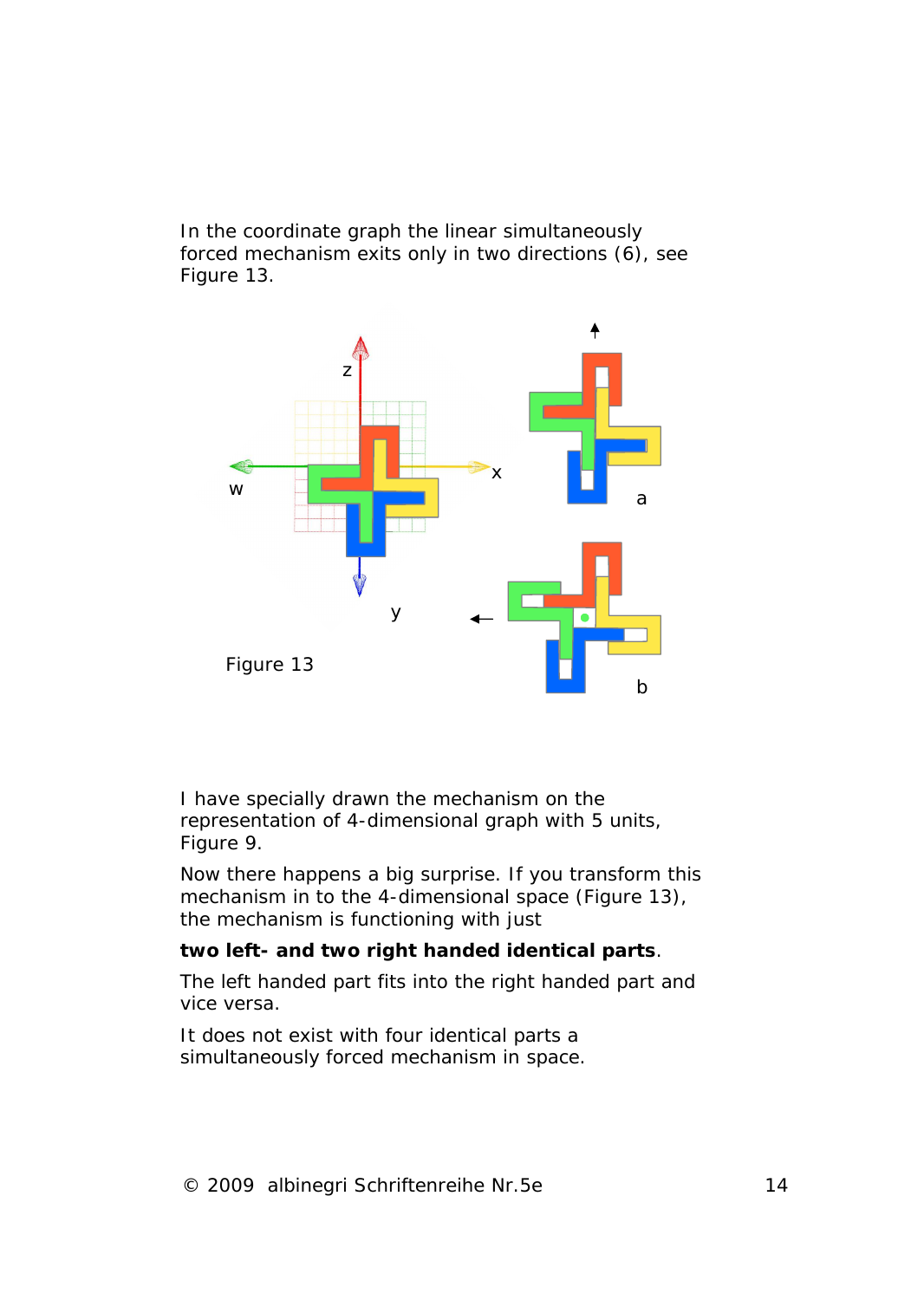This I will show you with the help of my puzzle RHOMBO LÉON (9), a possibly carry out of unlimited variations.

**My conclusions**

You can turn it how you like, there only exist simultaneously forced mechanism with the following qualities:

| In a line  | 2 identical pieces                                              |
|------------|-----------------------------------------------------------------|
| In a plane | 3 identical pieces<br>right- or left handed                     |
| In a space | 4 pieces, two left- and two<br>right-handed identical<br>pieces |

Until now I have not found a simultaneously forced mechanism with more then four pieces in the space, also not in systems with more than four directions.

**The number of directions of a simultaneously forced mechanism determines the dimension in accordance with our definition and as conclusion; the space has to be 4-dimensional.**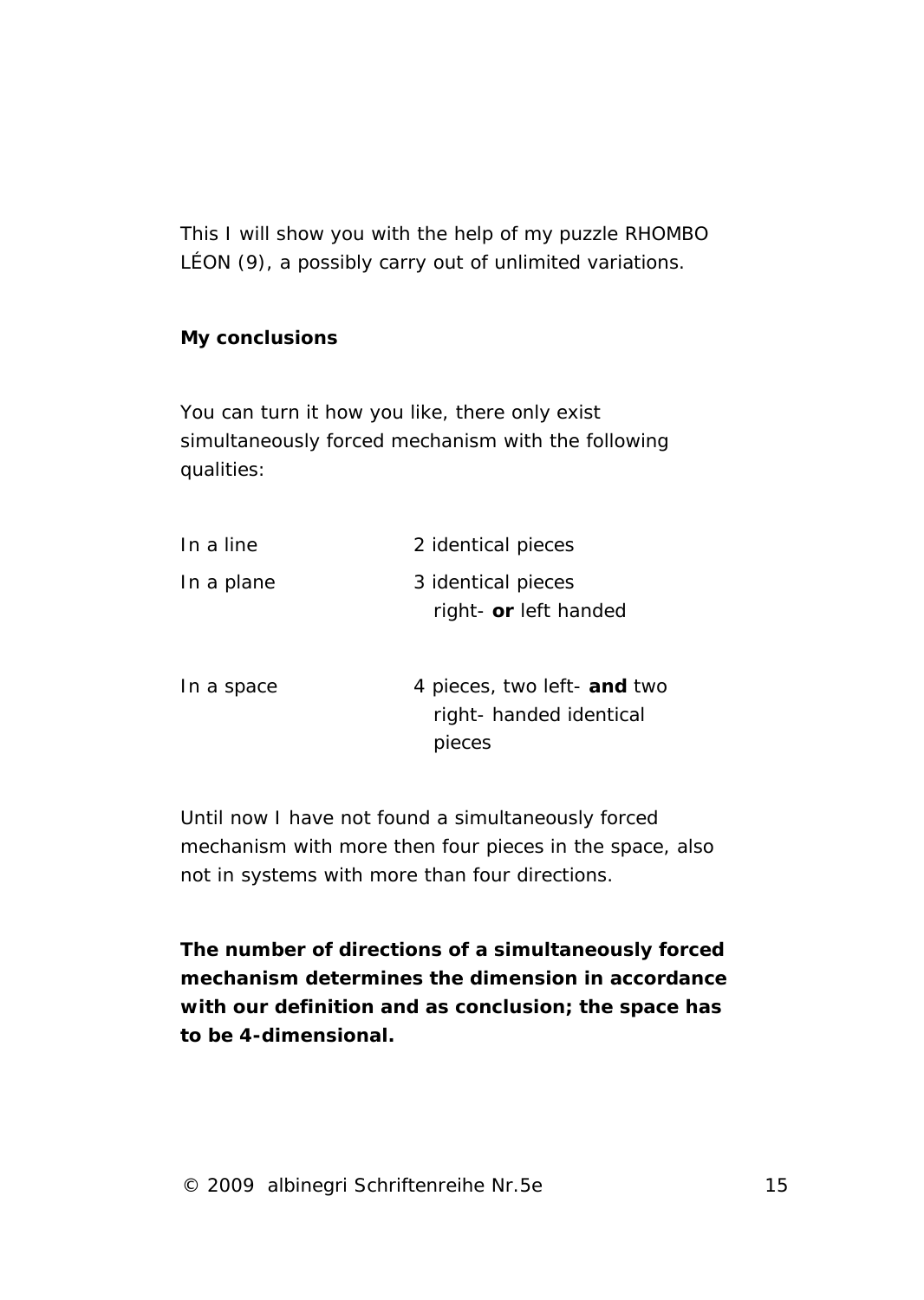**HEX LÉON (8)**

The play object HEX-LÈON consists of three identical parts. One part is built from two pieces with 4 Rhombuses on two levels. The mechanism has for base the combinations of two pieces in two levels and it distinguishes that the three parts must been moved simultaneously inwards or outwards. Sequential put togethers or take aways are not possible.

The following arrangements of the 12 Rhombuses in one level are possible:



The cover picture and Figure 14 shows two variations of carry outs.

Figure 15 shows all the pieces in their positions that can be combined to create parts. From all the possible combinations of parts there are probably 64 which function as simultaneously forced mechanism.

.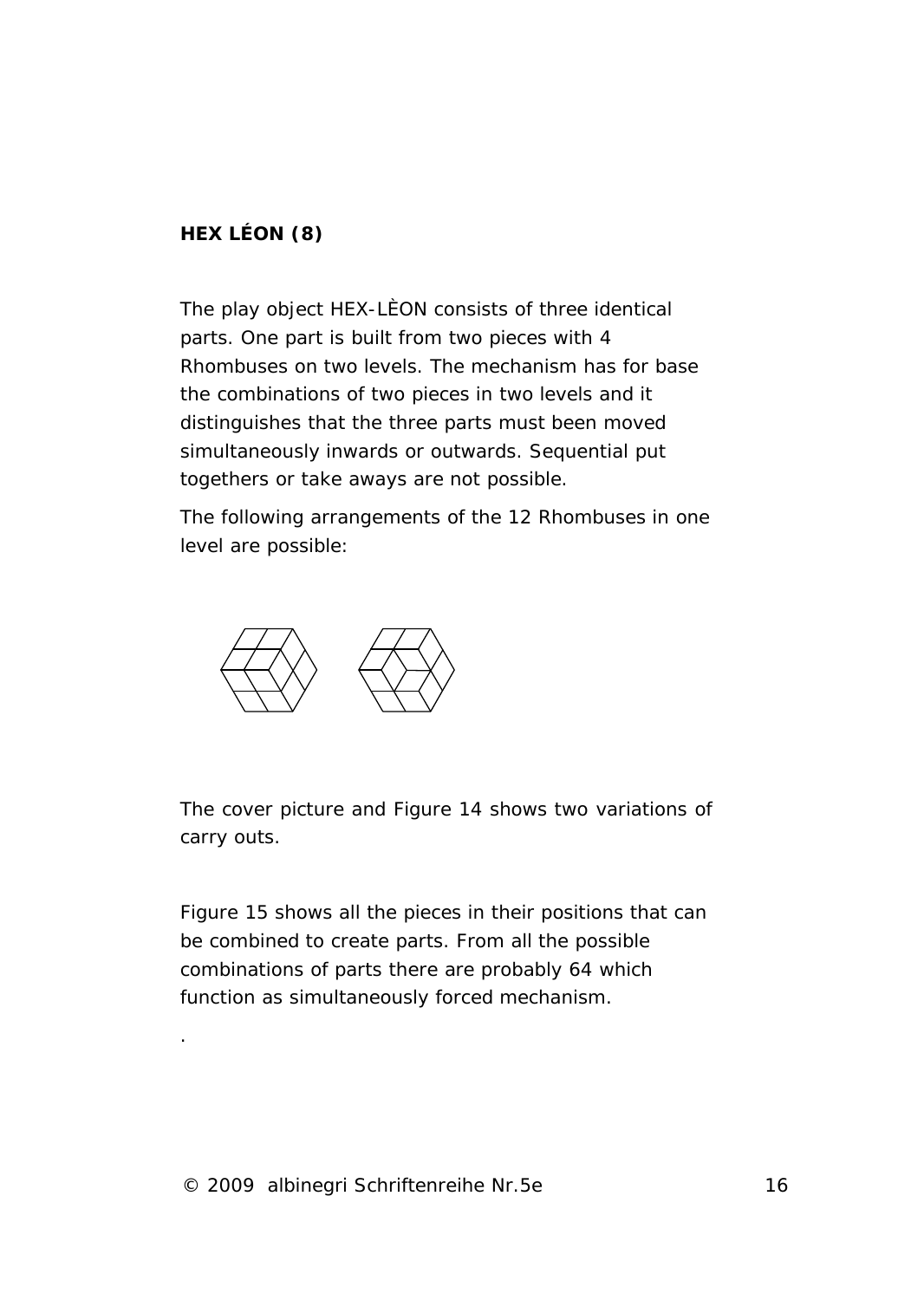

Figure 14



Figure 15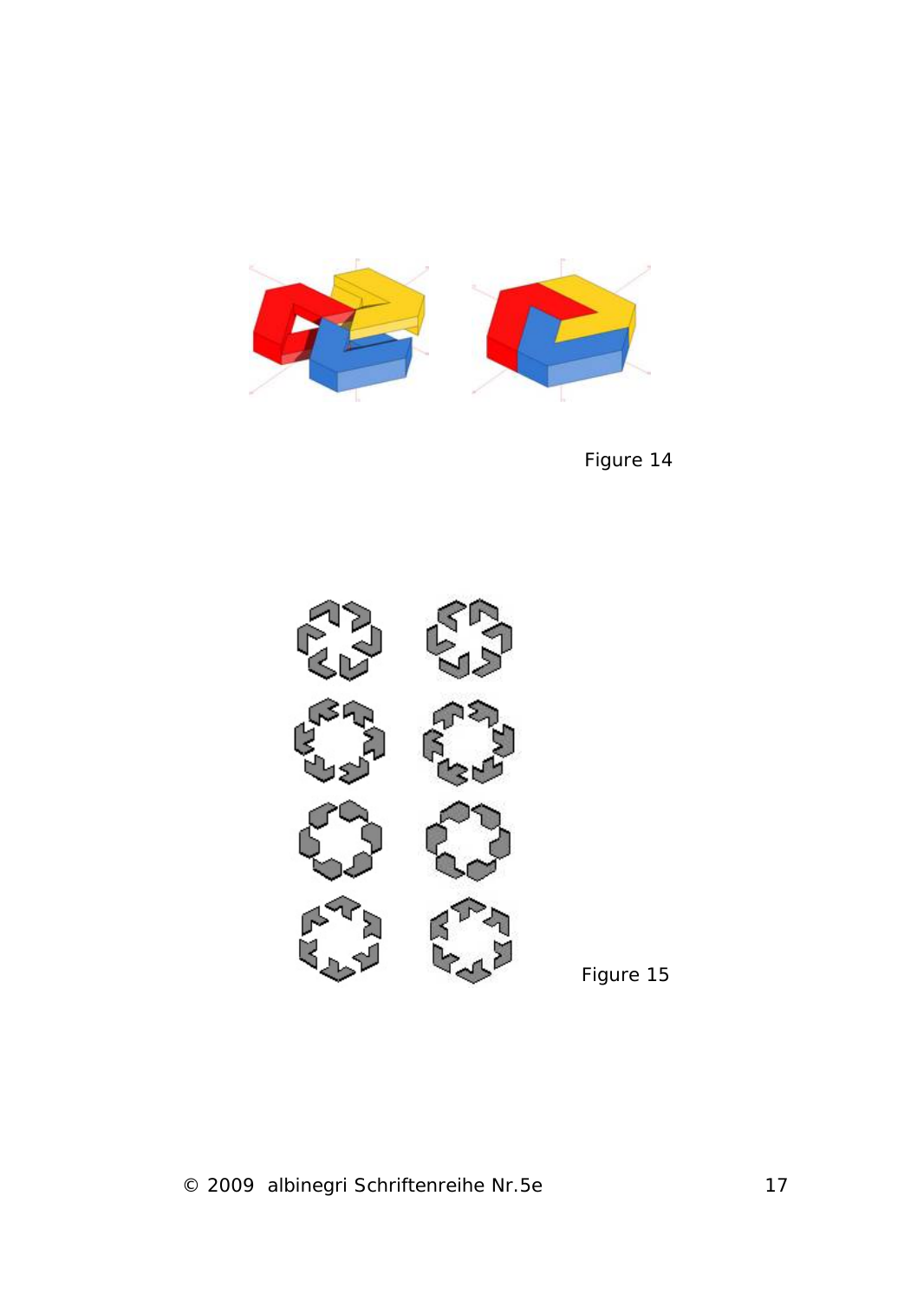**RHOMBO LÉON (9)**



Figure 16

The Puzzle Rhombo Léon consists of 2 right handed (green, blue) and 2 left handed (red, yellow) pieces in four-dimensional space.



Figure 17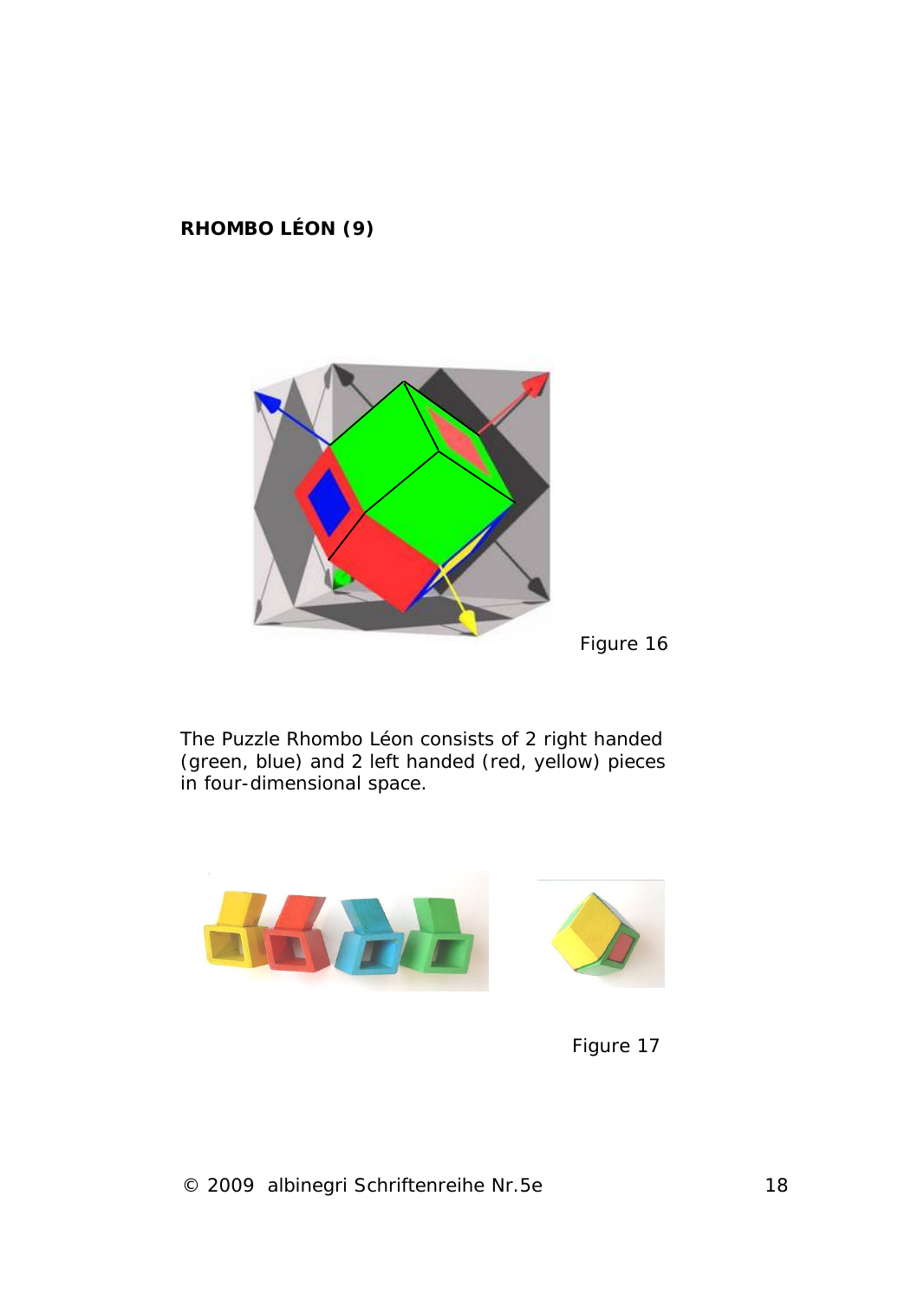

Figure 18: Views from

Figure 19: Puzzle Rhombo Léon open View left, then step by step turned